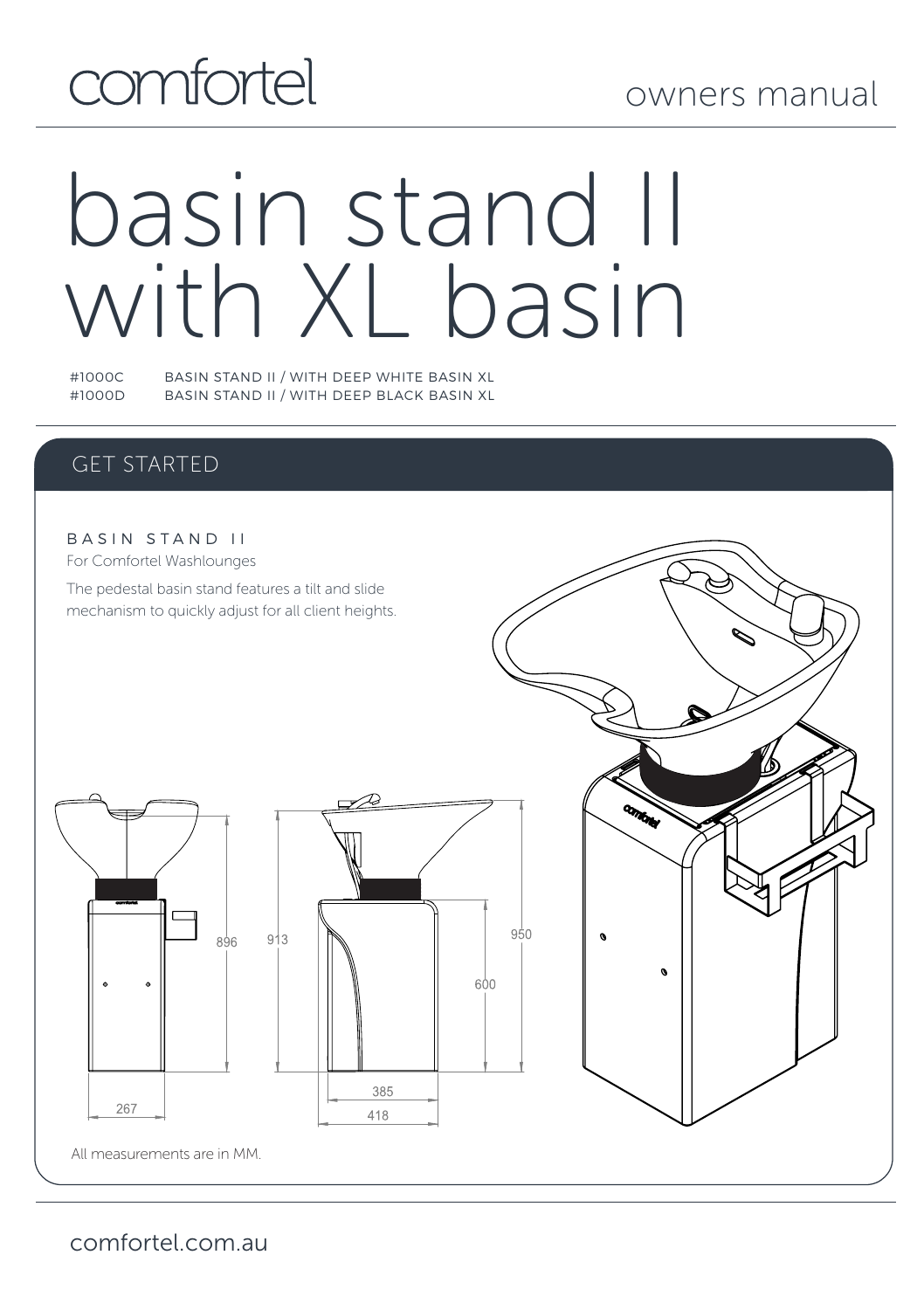#### GENERAL SAFETY

- 1. Read carefully and keep these instructions in a safe place.
- 2. Use this product only for its intended function and do not use attachments not recommended by the manufacturer.
- 3. Do not use outdoors.

#### PLUMBING

1. This unit must be installed by a licensed plumber.

IMPORTANT  $\boldsymbol{\Lambda}$ ALL PLUMBING MUST BE COMPLETED BY A LICENSED PLUMBER

## IMPORTANT

DO NOT ALLOW CHILDREN AROUND THE WASHLOUNGE WHEN IN USE

 $-315-$ 

 $\blacktriangle$  $\bullet$  6 **6 PLACES** 418

158.4

66.8

267

#### POSITIONING



If washing from rear to stand, add extra distance of 420mm from wall.

All measurements are in MM.

#### PLUMBING ACCESS OPTIONS

Determine the best way to connect plumbing for your washlounge.

#### OPTION 1: PLUMBING

From behind the basin stand connect plumbing to the wall. From the back of the stand, plumbing can be installed from a maximum height of 400mm from the floor.

#### OPTION 2: PLUMBING

From under the basin stand connect plumbing to the floor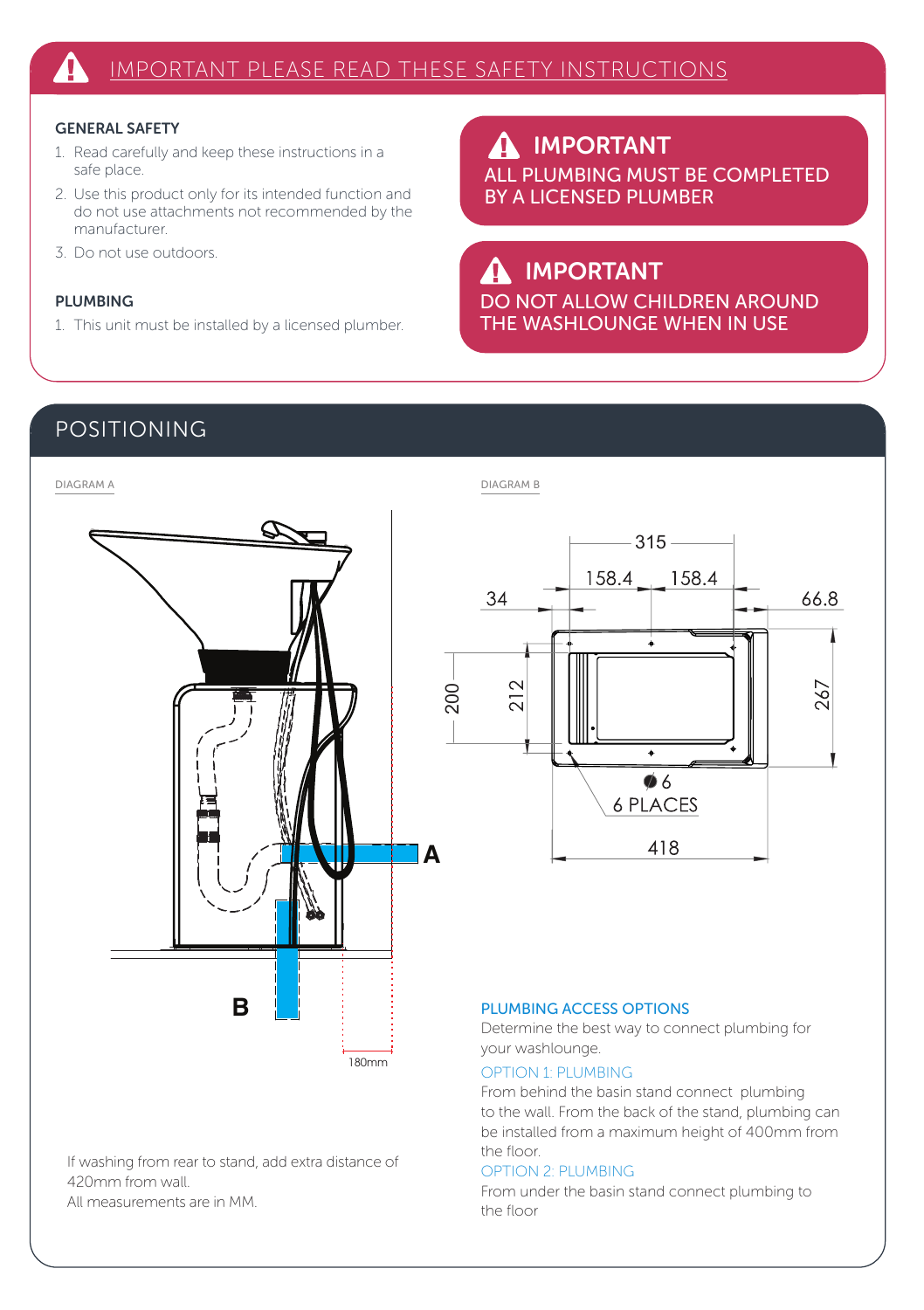#### INSTALLATION & ASSEMBLY: BASIN STAND II WITH XL BASIN OPTION



#### BASIN ASSEMBLY

- 1 Flick Mixer
- 2 Showerhead<br>3 Showerhose
- Showerhose basin collar
- 4 Comfortneck<br>5 Foam washer
- 5 Foam washers
- **6** Plastic nut
- **7** Showerhose 8 Flat seal<br>9 Fitted fla
- Fitted flange
- 10 Flexible waste pipe<br>11 Flange
- Flange
- 12 Seal
- 13 Stand
- 14 P trap (not supplied)
- 15 Floor Mount Holes
- 16 Rear Access Panel 17 Shampoo tray
- (optional extra) 18 Vinyl strap
- 19 Long nut
- 20 Plastic washers
- 21 Metal washers
- **22** ○-ring
- 23 Basin Spring

#### COMFORTEL PRODUCT

#1000C-D BASIN STAND II WITH WHITE OR BLACK BASIN XL

#### BEFORE INSTALLING YOU SHOULD CONSIDER THE FOLLOWING:

Allow for the necessary room around the unit for free movement.

- If installing against a wall, a minimum distance of 80mm between wall and bottom back of stand is required to allow free backward movement of basin.
- If plumbing location is in wall (see Diagram A), drill a hole in rear wall of stand. For neatness of finish it is preferable to bring water and waste into the stand in the same hole.
- If plumbing location is on floor (see Diagram A), place stand over.

#### STAND ASSEMBLY

- 1. Position stand as required. If plumbing location is in wall drill hole in rear of stand; if plumbing location is on the floor place stand over. (P trap not supplied).
- 2. Basin stand MUST be secured to the floor. Use the floor mount holes (Fasteners not supplied). Rear Access Panel may be removed to facilitate access.

#### BASIN ASSEMBLY

- 3. Install Flick Mixer using O-ring, plastic and metal washers & (Long Nut) and Shower Head using the Showerhose Basin Collar, O-ring, Foam Washer & Plastic Nut as indicated.
- 4. Place Flick Mixer and Shower Head Hoses through the holes in the Vinyl Strap.
- 5. Connect Flexible Waste Pipe to Plug and Waste which is already installed making use of the with Flat Seal and fitted Flange.

#### STAND-BASIN ASSEMBLY PLUMBING CONNECTION

- 6. Connect Flexible Waste Pipe to P trap (not supplied) making use of Seal and Flange.
- 7. Using four screws found on top of Stand, fix assembled Basin to stand making use of holes at end of rail channels.
- 8. Connect hot and cold (½" connection) water braided hoses to respective supplies.
- 9. Connect Basin Spring which is already connected to the tilt and slide plate to the hole in the stand at the top left corner. (See insert)
- 10. Place both ends of Vinyl Cover into the slots provided on front and back of Stand.
- 11. Please attach Comfortneck to the basin.
- 12. Fit Shampoo Tray (optional extra) to the side of your choice.